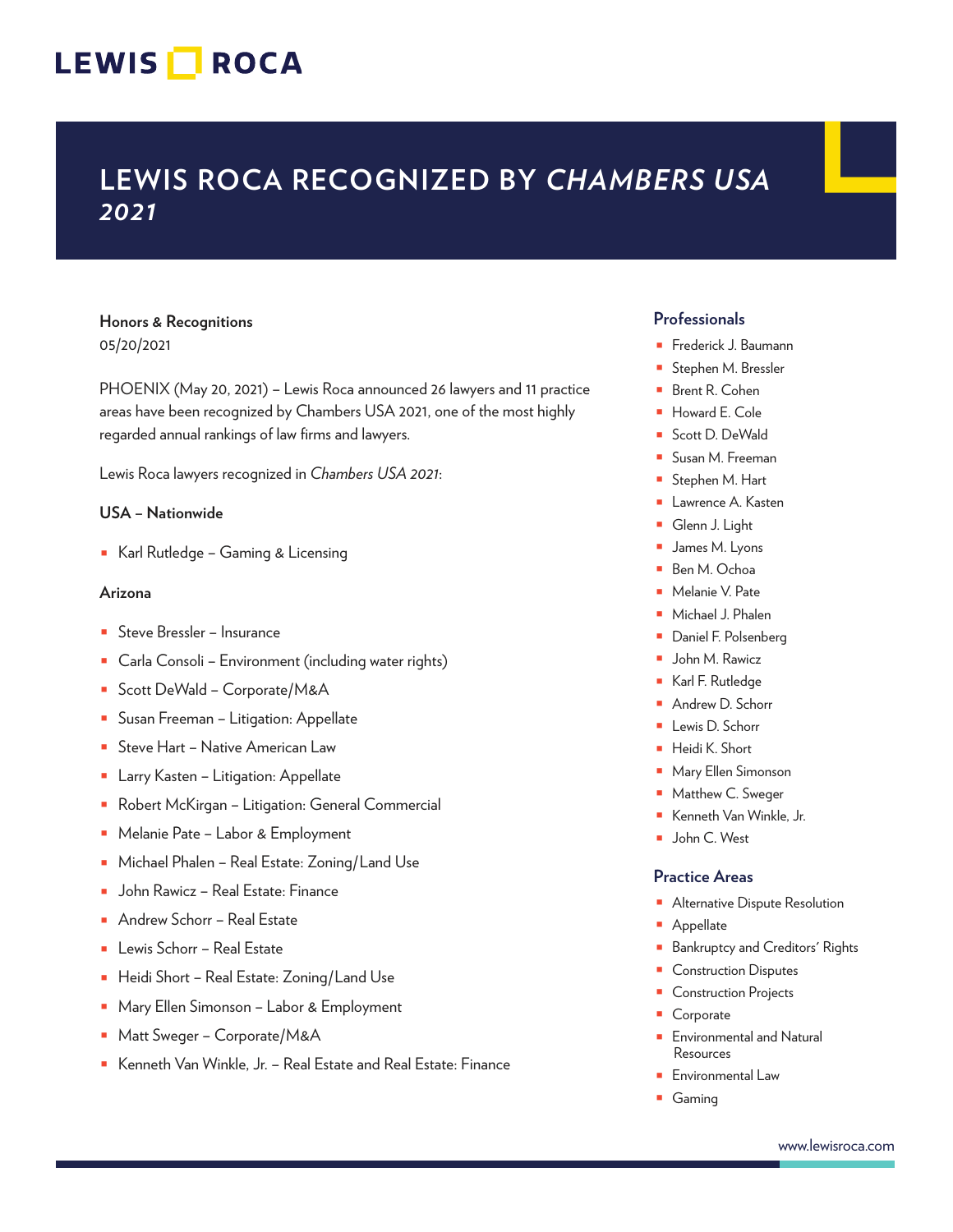# LEWIS **NOCA**

### **LEWIS ROCA RECOGNIZED BY** *CHAMBERS USA 2021*

■ John West – Healthcare

#### **Colorado**

- Frederick Baumann Litigation: General Commercial and Litigation: White-Collar Crime & Government Investigations
- Brent Cohen Bankruptcy/Restructuring
- James Lyons Litigation: General Commercial
- Ben Ochoa Construction

#### **Nevada**

- Howard Cole Labor & Employment
- Glenn Light Gaming & Licensing
- Dan Polsenberg Litigation: Appellate
- Karl Rutledge Gaming & Licensing
- Dan Waite Litigation: General Commercial

Lewis Roca practice areas recognized by *Chambers USA 2021*:

#### **Arizona**

- Corporate/M&A
- **■** Environment (including water rights)
- Healthcare
- Labor & Employment
- Litigation: General Commercial
- Native American Law
- Real Estate
- Real Estate: Zoning/Land Use

#### **Colorado**

■ Litigation: General Commercial and Litigation: White-Collar Crime & Government Investigations

#### **Nevada**

■ Gaming & Licensing

- Health Care Litigation
- Health Care Regulation and Services
- Indian Gaming
- Indian Law
- Insurance Services
- Interactive Gaming
- Investigations and White Collar Criminal Defense
- Labor and Employment
- Litigation and Disputes
- Mergers and Acquisitions
- Real Estate
- Real Estate and Development Projects
- Real Estate Finance and Lending
- Regulated Commercial Gaming
- **Tribal Lands and Natural** Resources
- Water and Water Rights
- Zoning, Planning, and Land Use

#### **Industries**

- Construction
- Gaming
- Health Care and Life Sciences
- Insurance
- Real Estate and Construction
- Water and Waste Water Utilities

#### **Offices**

- Denver
- Las Vegas
- Phoenix
- Tucson

#### **Region**

- Arizona
- Colorado
- Nevada

#### **Media Contact**

MEDIA CONTACT: